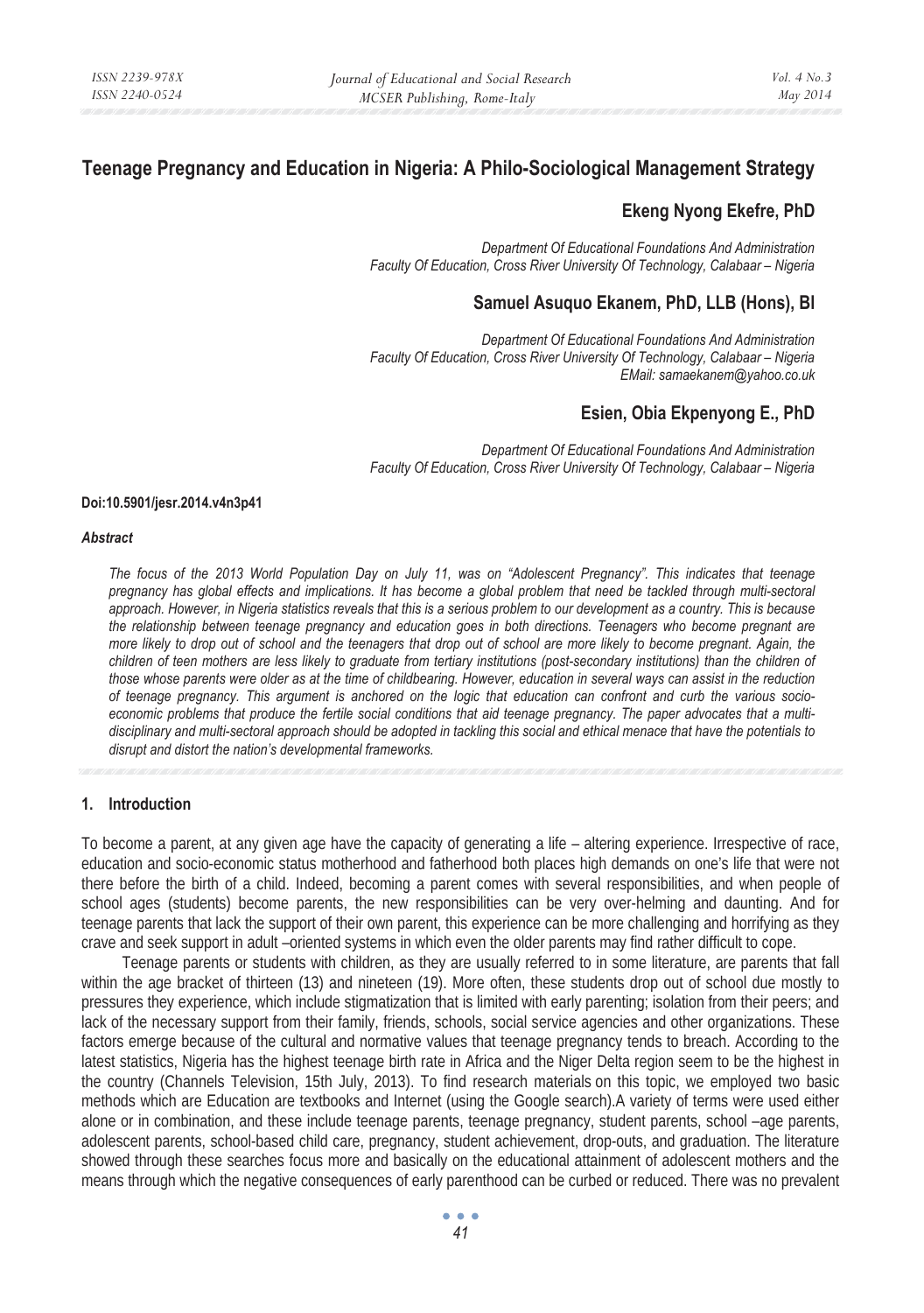| ISSN 2239-978X | Journal of Educational and Social Research | Vol. $4$ No. $3$ |
|----------------|--------------------------------------------|------------------|
| ISSN 2240-0524 | MCSER Publishing, Rome-Italy               | May 2014         |

on adolescent fathers in the literature. This suggests that the negative consequences of early parenthood have more impact on the teenage mothers. Also, the African factor of male chauvinism could be inferred here.

Teenage pregnancies have become a public health issue due to the observed negative impacts on prenatal outcomes and long term morbidity. Also, the unfriendly and uncaring dispositions of nurses and those in the medical institutions and facilities who are supposed to provide care create additional horror and hurdles to the teenage mothers.

Furthermore, there are several other socio-economic factors that determine the rate of teenage pregnancies in different countries of the world. In Nigeria and other developing countries, poverty, illiteracy and lack of sex and sexuality education tend to be glaring indicators that determine the rate of teenage pregnancies. In this paper therefore, effort is made to show that there are social and ethical variables that could help provide solution to the problem of teenage pregnancy.

### **2. Factors that Necessitate Teenage Pregnancy**

It is estimated that about 16 million adolescent girls give birth every year mostly in low and middle income countries. In addition to this, an estimated three (3) million girls aged 15-19 engage in unsafe abortions every year. Also, in most developing countries there are complications from pregnancies that lead to the death of most girls aged 15-19 years of age. Still births and new born deaths amount to about 50% higher among infants of adolescent mothers than among infants of women aged 20-29 years. There is also the issue of low birth weight of infants of adolescent mothers.

These facts based on available statistics are anchored on certain socio-economic factors. For instance, in many societies, girls are often under intense pressure to marry and bear children early and this may be due to the fact that they have limited educational and employment prospects (Beutel, 2000).

Also, there is the issue of poverty as a major factor as can be seen in low and middle income countries where over thirty (30%) percent of girls marry before they are eighteen (18) years of age, and fourteen (14%) percent before they are fifteen (15) years. Moreover, these married adolescents are expected to become pregnant and give birth according to social and cultural norms. So, there is a clear link between poverty and early pregnancy (Wikipedia, 2013).

However, education according to Brosh and Evans (2007) on the other hand, can be a major protective factor for early pregnancy as the more years of schooling will imply fewer early pregnancies. It is a fact that birth rates among women with low education are higher than those with secondary or tertiary education.

Another factor that increases early pregnancies is the fact that most adolescents do not know how to avoid getting pregnant, or are unable to obtain contraceptives. Even where contraceptives are widely available sexually active adolescents, hardly and rarely use contraceptives than adults. The reason for this is because adolescents can hardly afford the cost of contraceptives. It is due to the indices of poverty that made it possible for adolescents who are married or in partnerships in Latin America, Europe and Asia who use contraceptives to be only 42 – 68%, while in Africa the rate is between 3-49%. This statistical disparity shows clearly the role of poverty (Mollborn, 2007and Melhodo 2007).

Again, there is the issue of lack of sex and sexuality education in several countries especially in Nigeria. Most parents in Nigeria due to cultural and traditional norms find it difficult to engage or involve their children who are of adolescent age in sex and sexuality education. These cultural and traditional norms are so strong that the children may not be able to know the proper names of their sex or reproductive organs. This lack of proper knowledge is due to cultural inhibitions whereby the parents use the word "pepe" to refer to male and female sex organs. Often times, the knowledge of the children about the utility of their sex organs is limited to urination. This assertion is graphically captured by Kohler, Manhart and Laffety (2008) when they opine that "A global coverage measure related to sexuality education estimates that only 36% of young men and 24% of young women aged 15 – 24 in low and middle income countries have comprehensive and correct knowledge of how to prevent HIV"

In certain situations, adolescent girls may not be able to resist or refuse sex. This is due to the widespread of sexual violence, and this mostly affects adolescent girls in Nigeria. There have been cases of rape which is becoming very rampant. This is further compounded by the involvement of some fathers and advanced adults in the inducement of adolescent girls where the "baby factory" in Imo, Enugu and Anambra states illustrates the weakness of the adolescent girls to refuse sex (Channels Television, 15<sup>th</sup> July, 2013). Indeed, about one third of girls in some countries testify that their first sexual encounter was through coercion (Elfenbein and Felice, 2011).

Wikipedia reports that teenage pregnancies are usually linked with several issues that include "lower educational levels, higher rates of poverty and other poorer life outcome in children of teenage mothers". It is also argued that teenage pregnancy in developed countries is often outside of marriage and this comes with certain social stigma in many communities and cultures (Wikipedia, 2013)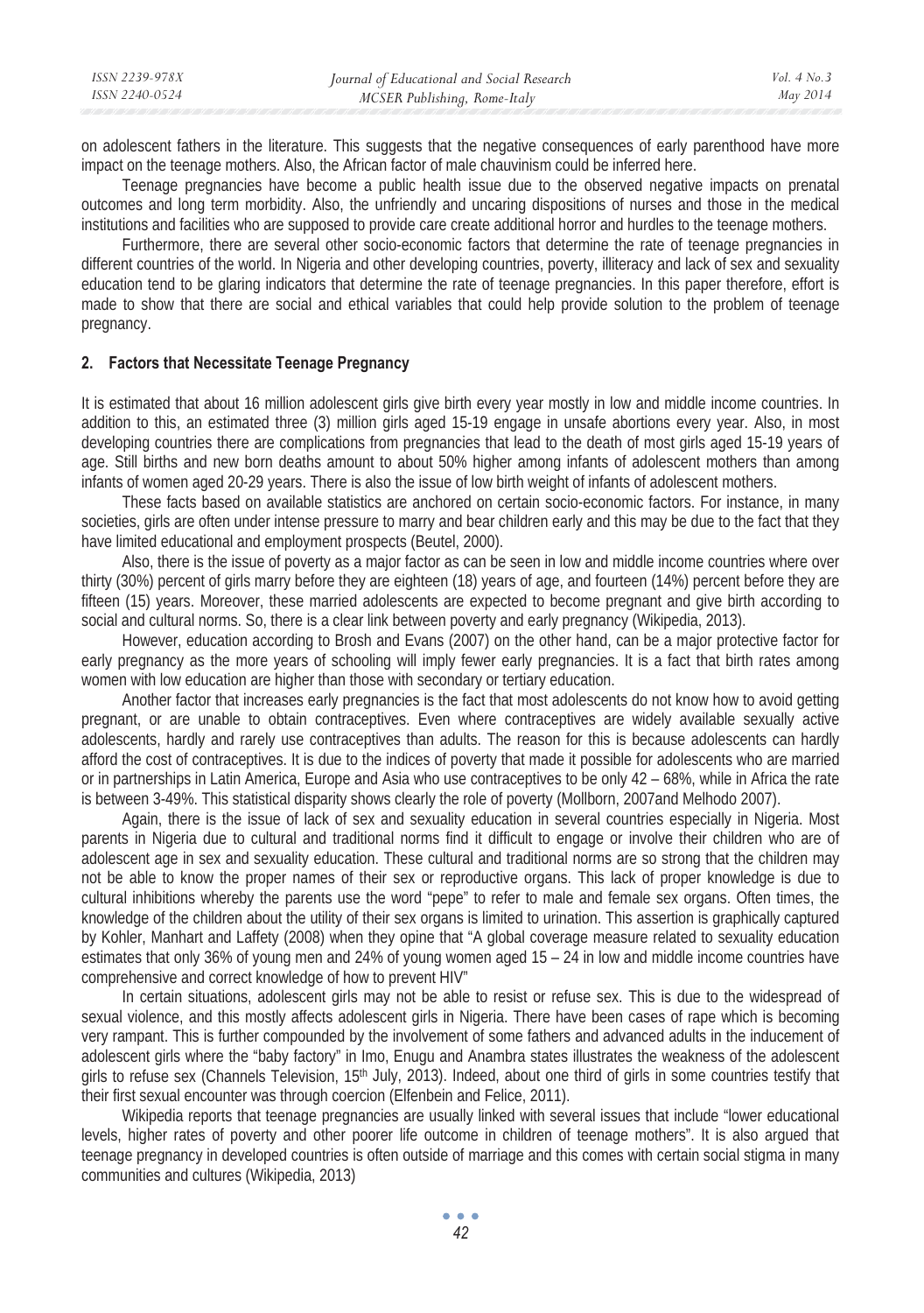| ISSN 2239-978X | Journal of Educational and Social Research | <i>Vol.</i> 4 $No.3$ |
|----------------|--------------------------------------------|----------------------|
| ISSN 2240-0524 | MCSER Publishing, Rome-Italy               | May 2014             |
|                |                                            |                      |

There is equally the role drugs and alcohol use play in the increase of teenage pregnancy. Drugs and alcohol that removes inhibition can easily trigger and encourage unintended sexual activity. It has not been empirically and comprehensively established that the drugs themselves directly influence teenager to indulge in risky behavior, or whether is it true that teenager that engage in drugs use are more likely to indulge in sexual activity. This is premised on the logic that correlation does not imply causation. The drugs that have the strongest evidence linkage with teenage pregnancy include "alcohol, ecstasy, cannabis, and amphetamines." The drugs that have the least evidence to established early linkage with pregnancy are "opiods, like heroin, morphine, and oxycodone" and it is known to have the capacity to reduce libido (Abalkhaill 1995).

Age discrepancy in relationship according to *Family Research Council* is a vital factor in teenage pregnancy. Teenage girls in relationship with older boys, and specifically with Adult men are mostly to become pregnant than the teenage girls in relationships with boys that are of the same age with them, this group of teenage girls are likely to carry the baby to terms instead of having abortion. This fact is confirmed by the review carried out in California's 1999 Vital Statistic, which showed that men older than high school age fathered 77% of all births to high school aged girls (16-18), and 51% of birth to junior high school aged girls (15 and younger) (William and Sadler, 2001). It is also discovered that men over 25 years fathered twice as many children of teenage mother than boys that are under the age of 18. Men who are over 20 years fathered five times as many children of junior high school-aged girls as did junior high school-aged boys (Wikipedia, 2013)

Furthermore, in 1992 Washington State study of 353 adolescent mothers showed that 62% of these mothers have the history of being raped or sexually molested or abused by men who aged average 27 years. The same study revealed that, comparatively non-abused mothers and abused adolescent mothers initiated sex earlier and had sex with much older men (partners) and also engaged in riskier, more frequent, and promiscuous sex. The Population Reference Bureau and the Nation Center for Health Statistics revealed that about two-third of children that are born to teenage girls in the United States are fathered by Adult men that are 20 years and older (Saewyc, Magee and Pettingel, 2004 and Wikipedia, 2013). It can be argued rightly that this statistics is not significantly different in Nigeria but that the age bracket here could be said to be between 25-42 years.

There is a strong link between sexual abuse and teenage pregnancy. This can be seen in studies in South Africa that indicated that 11-20% of pregnancies in teenagers are direct consequences of rape, while about 66% of teenage mothers had unwanted sexual experience before pregnancy. It has been established that at 15, most of the first-time sexual experience among females are reported to be non-voluntary, as can be seen in the Guttmacher Institute Study that found that 60% of girls that had sex before they are 15 did so through coercion by male that were averagely 6 years older than the girls (Wikipedia 2013 and Rosen; 2004).

The environment in which the child grows up is considered to be a factor that contributes to teenage pregnancy. Women and girls that are often expose to abuse, domestic violence and family strife are most likely to become pregnant as teenagers, and the risk of getting pregnant as a teenager increases with several adverse childhood experiences. (Seitz and Apfel, 1999).

Studies have shown that one-third of teenage pregnancies would have been prevented through the elimination of exposure of the teenage girls to abuse, violence and family strife. This is because "family dysfunction has enduring and unfavourable health consequences for women during the adolescent years, the child bearing and beyond". It has been argued that when the family environment does not include adverse childhood experiences, becoming pregnant as an adolescent does not appear to raise the likelihood of long-term, negative psychological consequence (Dietz and Marks, 2001; Elis, 2003 and Quigley, 2003).

Studies have been carried out to show that girls whose fathers abandoned the family early in their lives had the highest rate of early sexual activity and adolescent pregnancy. Girls that the father left them in a later age had a lower rate of sexual activity, and the lowest rates are found among girls whose fathers were with them throughout their childhood (Elis, 2003 and Quigley, 2003).

There is also the influence of media as a factor for teenage pregnancy. This is so because adolescent based on 2006 study, whose were exposed to sexuality in the media are also likely to engage in sexual activity themselves. This findings is collaborated by *Time* when it reports that "teens exposed to the most sexual content on TV are twice as likely as teens watching less of this material to become pregnant before they reach age 20" (Engle, Brown, and Kenneary, 2006 and Park, November 3, 2006). It can be added here that the Internet has contributed enormously to the exposure of teenage girls to sexual activity through pornographic sites such as the playboy and hard core pornography.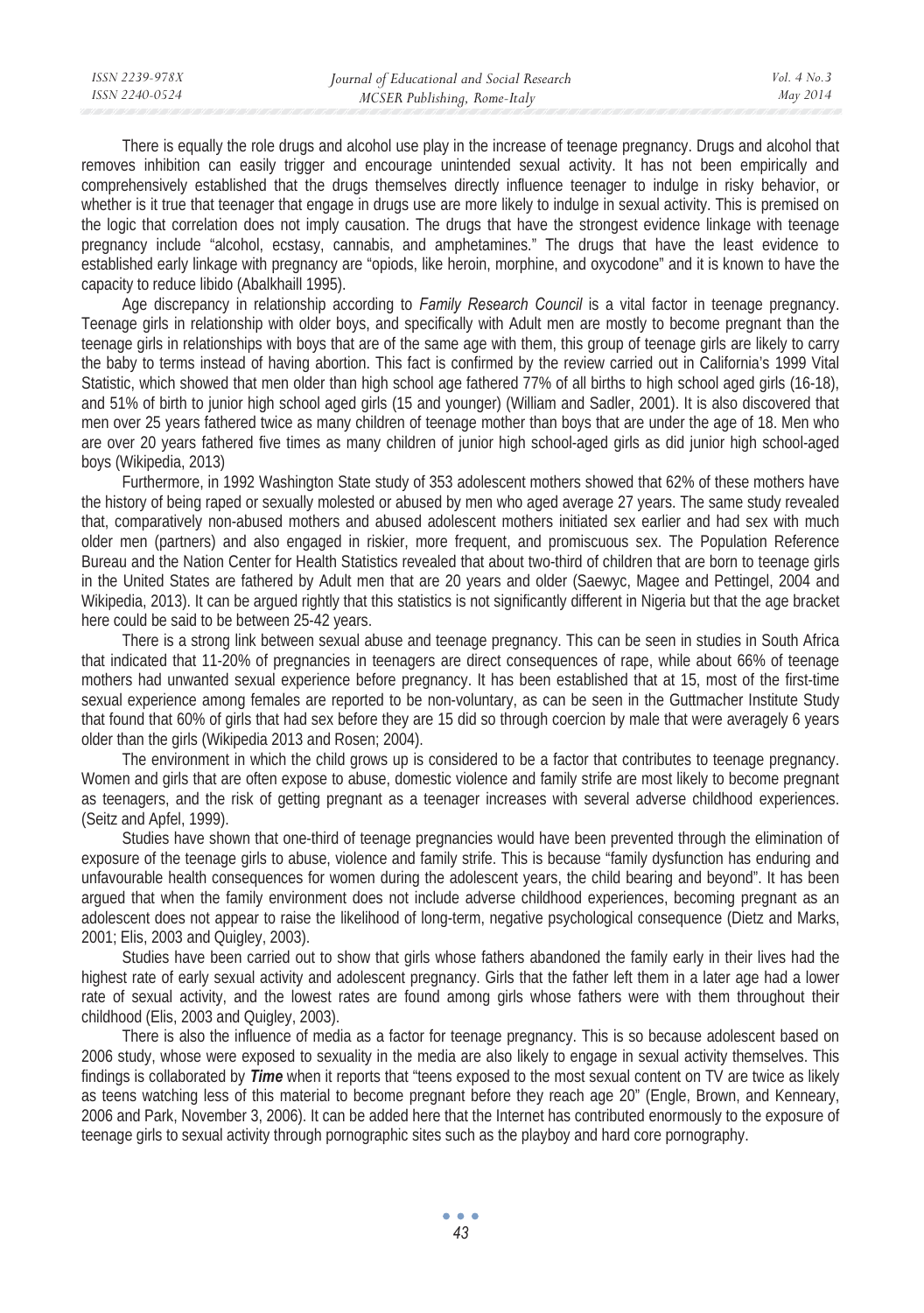### **3. Education to the Recue**

Biblically, it is established that the people perished for lack of knowledge, but Socrates in order to help humanity escape this calamity, inspires men to strive for knowledge, since according to him'' knowledge is a virtue, while ignorance is a vice''. It is on the basis of this that education can be seen as a veritable tool towards curbing the menace of teenage pregnancy.

Strategically, education occupies the minds of the teenage girls as it makes them busy. It has been shown through studies that teenage girls who are in school rarely get pregnant. The teenage girls who are prone to early pregnancies and sexual experiences are those who are not in school. This is because an idle mind is the devil's workshop.

Education also assists in exposing the teenage girls to the reproductive system. This helps them to know how their body functions and why they should not get involve in sexual activity.

It is through education that the teenage girls can be exposed to sex and sexuality education. Knowledge of sex and sexuality education can help prevent early pregnancy among the teenage girls. This is because, the school in a way provides the requisite knowledge for the teenage girls to make an informed decision about sexual experience. With their knowledge of sex and sexuality they become aware of the advantages and disadvantages of indulging in sexual activities.

Education as a process of the transmission of mores and cultural norms of the people from one generation to the other can become an effective strategy of inculcating in our teenage girls the value of sexual chastity.

Also, a comprehensive sex and sexuality education can be planned and implemented within the school system. This can be achieved through the study of biology, social studies and moral education.

Through the educative process, the teenage girls can be exposed to the use of contraceptives and other natural processes like the Billing Method advocated by the Catholic Church.

Again, education can equip the teenage girl's mind for developmental activities that transcend a sex symbol mentality that will end up getting married, pregnant and cook for the men in the kitchen as propagated by some cultures.

Furthermore, education can expose the teenage girls to their rights as citizens, which the law is there to protect. So, the educative process can embolden them to expose and report any form of sexual abuse, molestation and rape to the appropriate authority for remedial steps to stop, prevent and protect the teenage girls from any of this social dangers.

#### **4. Revelations of Literature**

There are several findings from literature and these include:

- 1. Adolescent parents and their children are both at very critical points in their lives when their life courses can be shaped and organized toward development that is healthy, stable and productive or toward abject poverty and dependence. So, every effort must be made to salvage these young families through the provision of positive services of support that can engineer their growth in life (Stephen, Wolf and Balten, 2003).
- 2. When teenage parents cannot get the support and resources they require, there could be several detrimental consequences. In 2002, it was discovered in the United States that only 10% of mothers between the ages of 15 and 17 graduated from high school on time, and rough estimates showed that 67% of teenage mothers never graduated (Brosh, Weigel and Eveus 2007). However, Nigeria, and several African countries do not have this data and this hampers developmental plans.
- 3. The focus of research traditionally has been on socio-economic outcomes as these relate to teenage parents. Very often, the finding has been a kind of negative impact on employment and earnings (Bental, 2000). However, education can assist to mitigate these negative outcomes. In the United States statistics show that in 2008, workers that possessed a high school diploma or its equivalent earned averagely 44% (\$10,000) more per annum than those that dropped out of high school (*INFO PLEASE*, 2011). Nigeria and other African countries lacked this data or statistics, but it shows that it is better to stay in school and graduate even for the economic reason.
- 4. The challenge to keep teenage mothers in school has been successfully met through school based programmers (Seitz and Apfel, 1999). So, it is suggested that school based programmes be established to help have teenage mothers in schools. This can be achieved through counseling, health care, health teaching and education about child development to teenage parents. These can assist to ameliorate the several problems associated with adolescent pregnancy and parenting (Williams, and Sadler 2001 and Brown son, 2009).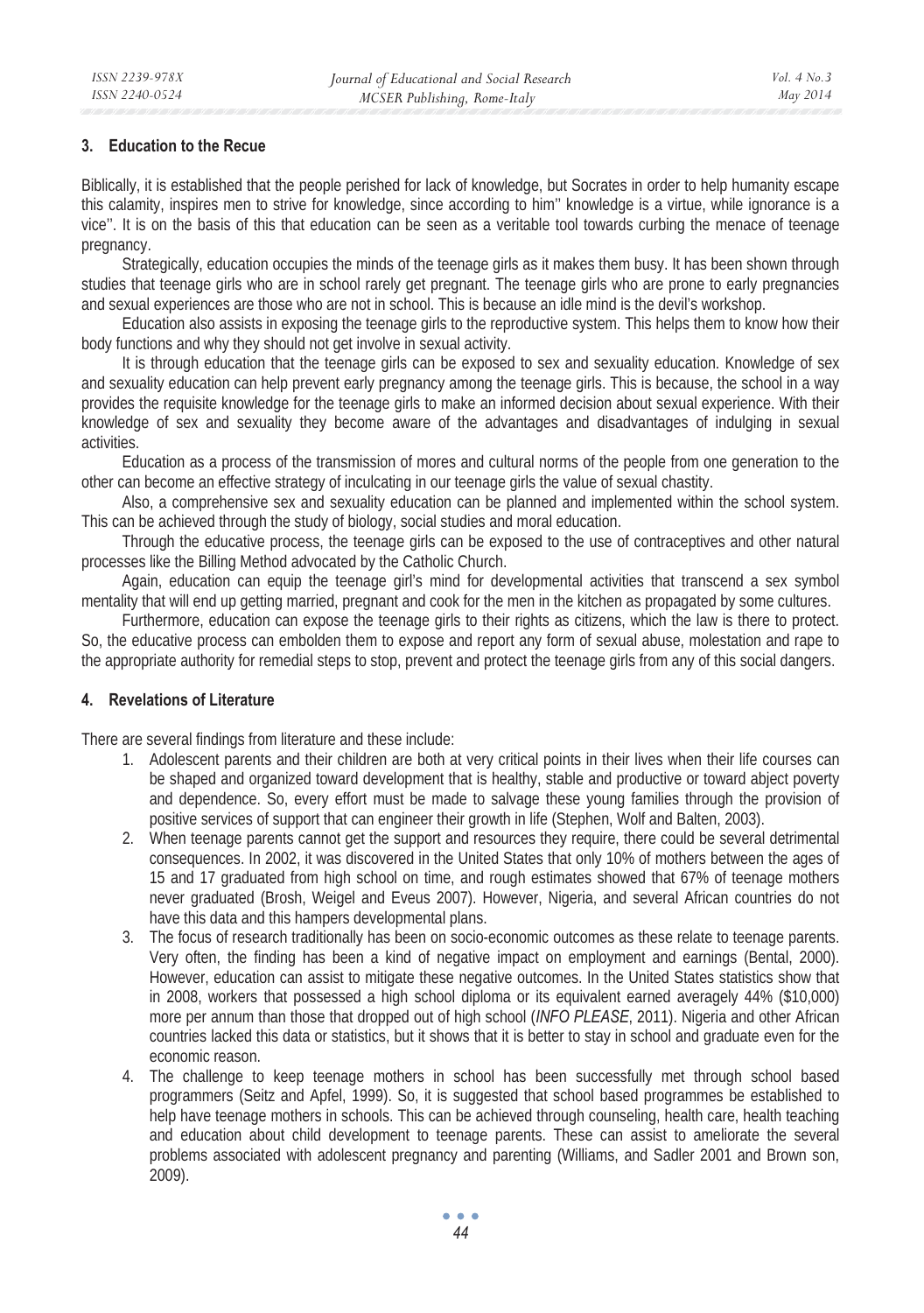- 5. Research revealed that pregnancy is a major factor that limits a teenage mother's educational attainment. Zachry, (2005) observed that the reasons why these students left the school is due largely to the school polices and previous school experiences than with just being pregnant. Teenage mothers have shown negative attitudes toward education that includes lack of relevance and a negative school environment.
- 6. Another reason for teenage parents dropping out of school is the rigidity of administrators of schools about attendance polices. Schools do not provide leave for teen parents that could help them complete their general child care responsibility (Mangino, 2008 and Smith Battle, 2007).
- 7. Again, supportive and organized school environment function as inducements to teenage mothers to continue schooling after being pregnant.
- 8. There is the rare opportunity to inquire from pregnant and parenting adolescent the kind of resources and support they need and see as important for them to attain their desired educational goal. More support can encourage teen mothers to continue with school (Smith and Battle, 1995).
- 9. Another study according to Smith and Battle (2007) showed that teenage mothers usually re-evaluate their focus and educational attainment goal once they are pregnant despite their earlier attitudes towards school. The indicators in this regard include improved grades, the resolve to graduate and a new interest to further their education.
- 10. Having a child does reinforce the interest of teenage mothers in education and how education can be instrumental in assisting them to cater for the future of their children. This new interest they see as having to increase their employment possibilities and can help them not to depend on public institution for support and help.
- 11. The decision to accept any available support is anchored on the personal transformation stage or teenage parenting. This stage starts when a teenage mother realizes that success and freedom for her and the child can not come without personal drive, unselfishness, dedication and a deep commitment to succeed. Having a child does greatly alter the perspectives on both their schooling and their future (Zachry, 2005).
- 12. As a result of stigmatization associated with teenage pregnancy and parenthood, teenage parents often times decide to "remain under the radar". Some school administrators and staff may not be aware that some of their students are parents. This invisibility often produced negative results, inappropriate intervention to address their unique developmental needs, lack of advocacy for teenage parents and insensitivity on the part of the educational system to assist parenting teens balance their education and their responsibilities as parents (Center for Assessment and Policy Development, 1999). Both school related and personal support were seen to be of great importance to teenage mothers in their effort to graduate from high school (Mangino, 2008).

## **5. Recommendations**

From our analysis and findings from literature, it is established that teenage pregnancy is a global problem. The rate of teenage pregnancy is really high in low and medium income countries. Africa with high illiteracy rate is worst hit by this problem. Nigeria as one of the major stakeholders in Africa and with the highest population should therefore confront the problem of teenage pregnancy from diverse ways that should include multi-sectoral and interdisciplinary. It is on the basis of this that we advocate for a new national management strategy to tackle the problem. This strategy should include the following:

- 1. Easily accessible contraceptive services. The government should through health institutions and facilities make available to the youths and the public contraceptive services at avoidable prices and if possible should be free. Effort should be made through this scheme to make condoms freely available to people that are between the age bracket of 13 and 24.
- 2. The government through its agencies such as health institutions, National Population Commission (NPC) and Ministries of Health should establish youth friendly centres that will embark on massive campaign to prevent early pregnancy. These centres should also encourage teenage mothers to go back to school, since being pregnancy is not the end of the road for their aspirations to become graduates, and contributes to their personal growth, their children and the society at large.
- 3. Government through educational institutions, ministries and national orientation agencies should establish counseling diagnostic centres that will provide counseling services to teenagers on how to prevent early pregnancy, and how to overcome the setback of early pregnancy. Teenage mothers should be specifically catered for through counseling as to their roles as mothers and the development of their children. Education of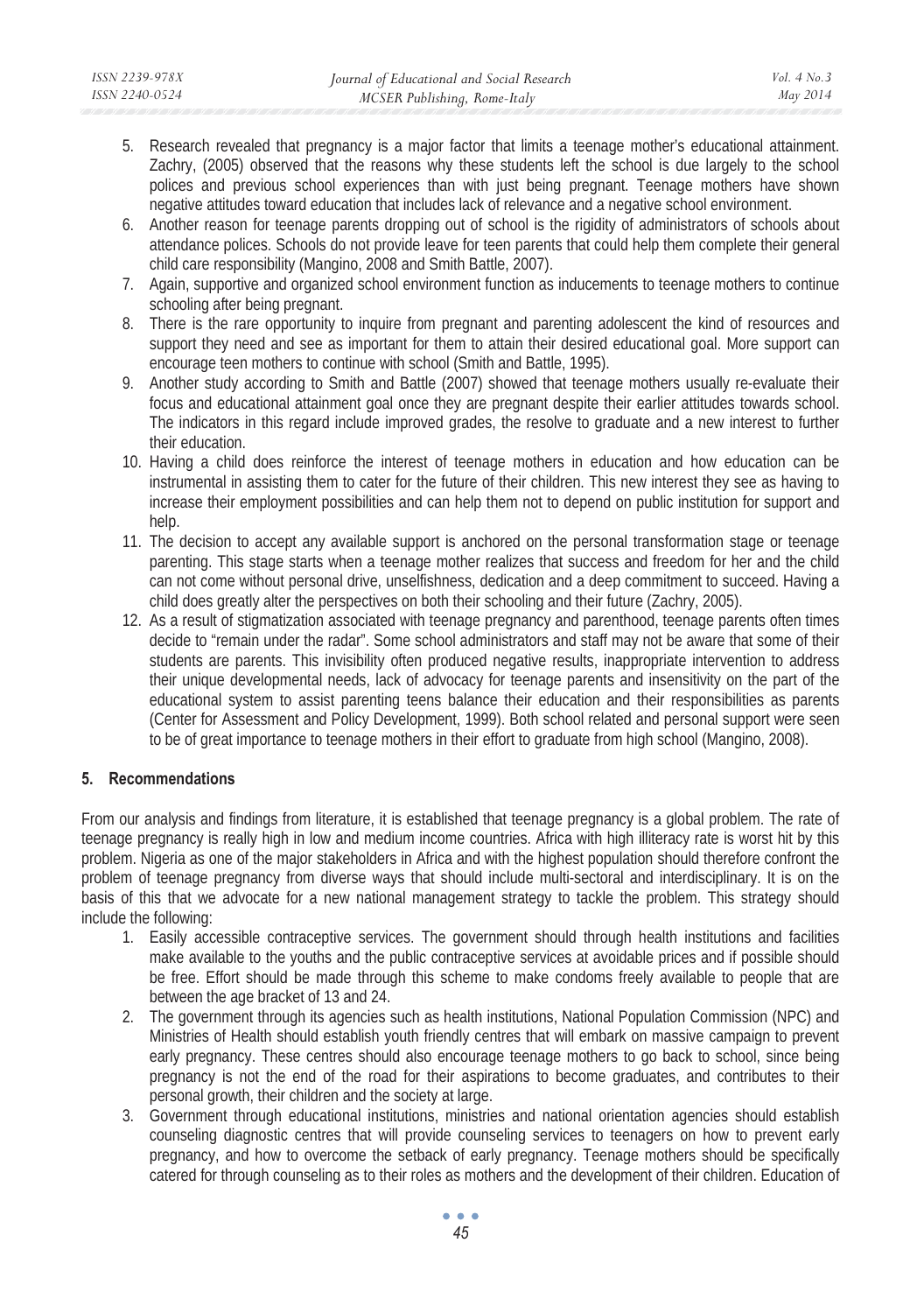the teenage mothers should be encouraged through counseling.

- 4. Teaching on Health Care, Reproductive Health and Health Education. The school curriculum from the secondary school to tertiary institutions should be reviewed and restructured to include the teaching of health care, reproductive health and general health education. This strategy and scheme will help to impart relevant knowledge necessary to prevent early pregnancy to all students in the secondary schools. This will go a long way to drastically reduce the rate of teenage pregnancy.
- 5. Change of school policies to allow teenage pregnant mothers to remain in school. The present policies of schools to expel and asked teenage pregnant mothers to drop out of school should be abolished. There should be a legislation that allows any pregnant teenager to continue schooling without let or hindrance. Just like the National Assembly is attempting to amend the Constitution to legalize the marriage of underage girls, they should make laws that should allow the teenage adolescent who are pregnant while in school to continue with their schooling with all the rights and privileges of students and citizens. The recent effort of providing legal stamp to the abuse of underage girls by the Senate in the guise of marriage will only compound the current problem than solve it.
- 6. Make education to be relevant to social needs. The current trend where education is just to prepare the children to get certificates that will give them white collar jobs should be discouraged. There is an urgent need to overhaul and restructure the curriculum contents of our school system. Nigeria education should be designed to meet the cultural and social needs of the 21<sup>st</sup> century. These social needs include being a mother, father and being able to create wealth independently. There is a high demand for entrepreneurial skills of school children right from the secondary school.
- 7. Creation of the right environment in school. There is the need for legislation to compel all schools in the country to create the right environment within the school system that will be conducive both for the teenage mothers and the physically challenged students. Schools should be made to provide facilities that will aid the teenage mothers and the physically challenged to function effectively while still in school. This right environment will encourage teenage mothers to continue with their schooling. This is because they (teenage mothers) will come to the realization that the school system is designed and tailored to cater for their needs and does not discriminate against them.
- 8. Attendance policies should be changed to grant leave to teenage mothers. Government and school authorities should change the current attendance policies that made it mandatory for all the students to satisfy certain percentage of attendance as qualification to write examinations and be promoted. This policy does not satisfy the needs of the teenage mothers and they may be discouraged to dropout of schools for this reason. So, the present policy should be changed and teenage mothers given the opportunity to go on leave and resume after such leave.
- 9. Child care programme in schools. Government should come up with a policy and legislation that will establish child care programmes in all the schools. Such child care programmes will create the right environment within the school system to aid the teenage mother function maximally.
- 10. Support to teenage mothers. There are no support services for teenage mothers in Nigeria. Where such exists, it is under the platform of Non-Governmental Organizations (NGOs) often operated by wives of state Governors and few others for some clandestine fraudulent purpose. Government should come up with a broad based policy and a legalized framework for compulsory support services for teenage mothers that aid them to cater for their children without unnecessary interference and deprivation.
- 11. Removal of all forms of stigmatization. Government should carry out massive campaign through its agencies and institutions against all forms of stigmatization as it relates to teenage pregnancy. The masses should be informed and educated that being pregnant is a natural process through which the individuals involved is blessed to fulfill the biblical injunction for man to go and "be multiplied to fill the earth".
- 12. Design programmes that will aid teenage mothers achieve their developmental needs. Every individual have a specific developmental needs. Government and schools should evolve and design programmes within the schools system that will assist all teenage mothers to actualize their developmental needs. This can be achieved through skill acquisition and creative programmes that will tap from the initiative of teenage mothers.
- 13. Advocacy for teenage parents. Government, school authorities and other relevant agencies should carry out advocacy programme that will promote and protect the rights of the teenage parents especially the teenage parents especially the teenage mothers. Specifically, there should be advocacy against stigmatization of teenage mothers.